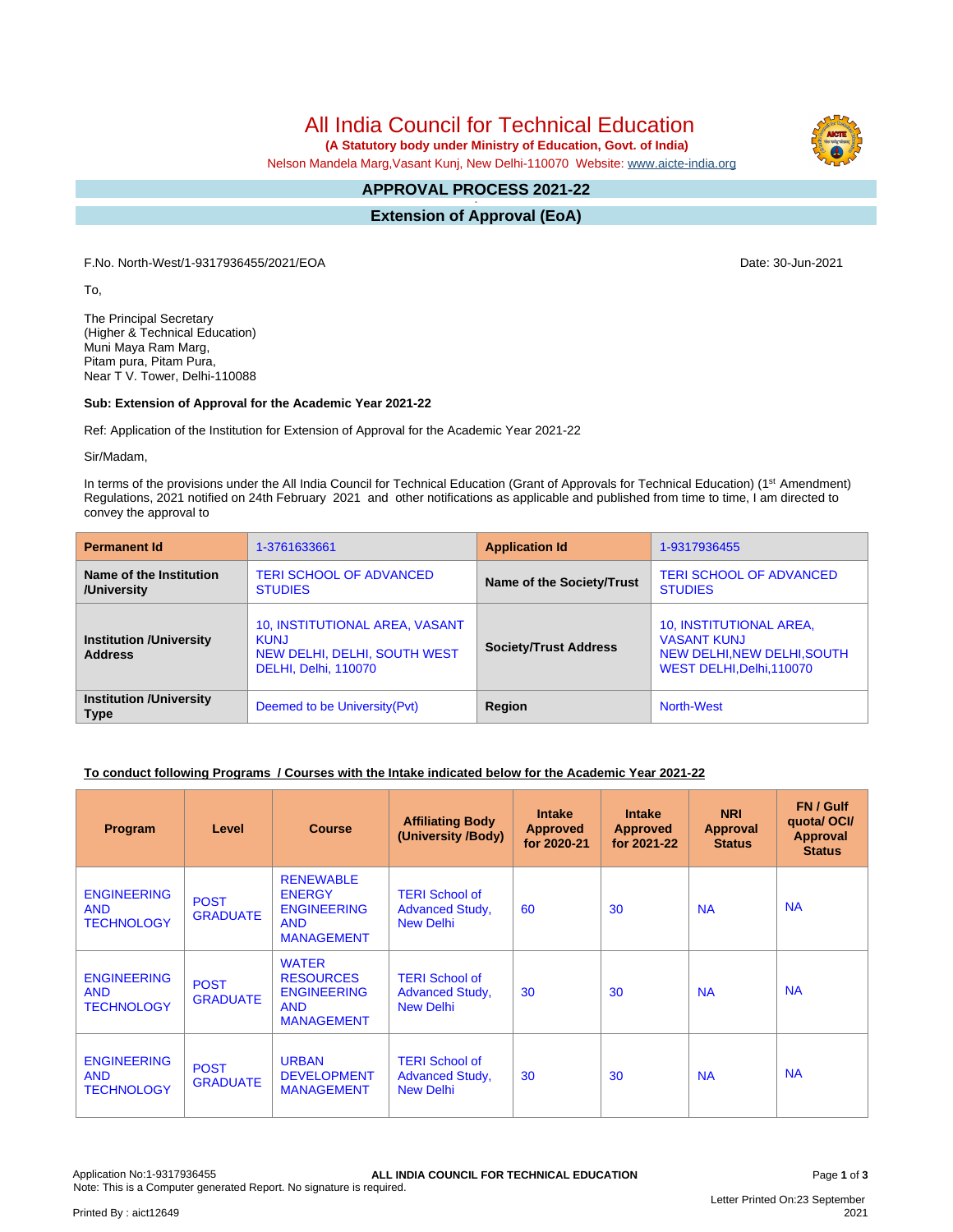| <b>MANAGEMENT</b> | <b>POST</b><br><b>GRADUATE</b> | <b>MBA(SUSTAINA</b><br><b>BILITY</b><br><b>MANAGEMENT)</b> | <b>TERI School of</b><br><b>Advanced Study,</b><br>New Delhi | 30 | 30 | <b>NA</b> | <b>NA</b> |
|-------------------|--------------------------------|------------------------------------------------------------|--------------------------------------------------------------|----|----|-----------|-----------|
|                   |                                |                                                            |                                                              |    |    |           |           |

#### **Course(s) Applied for Closure by the Institution for the Academic Year 2021-22**

| <b>Program</b>    | Level                          | <b>Course</b>                                    | <b>Affiliating Body</b><br>(Univ/Body)                       | <b>Course Closure Status</b> |
|-------------------|--------------------------------|--------------------------------------------------|--------------------------------------------------------------|------------------------------|
| <b>MANAGEMENT</b> | <b>POST</b><br><b>GRADUATE</b> | <b>MBA(INFRASTRUCTURE</b><br><b>MANAGEMENT</b> ) | <b>TERI School of</b><br><b>Advanced Study,</b><br>New Delhi | Approved                     |

#### **It is mandatory to comply with all the essential requirements as given in APH 2021-22 (Appendix 6)**

# **Important Instructions**

- 1. The State Government/ UT/ Directorate of Technical Education/ Directorate of Medical Education shall ensure that 10% of reservation for Economically Weaker Section (EWS) as per the reservation policy for admission, operational from the Academic year 2019-20 is implemented without affecting the reservation percentages of SC/ ST/ OBC/ General. However, this would not be applicable in the case of Minority Institutions referred to the Clause (1) of Article 30 of Constitution of India. Such Institution shall be permitted to increase in annual permitted strength over a maximum period of two years.
- 2. The Institution offering courses earlier in the Regular Shift, First Shift, Second Shift/Part Time now amalgamated as total intake shall have to fulfil all facilities such as Infrastructure, Faculty and other requirements as per the norms specified in the Approval Process Handbook 2021-22 for the Total Approved Intake. Further, the Institutions Deemed to be Universities/ Institutions having Accreditation/ Autonomy status shall have to maintain the Faculty: Student ratio as specified in the Approval Process Handbook.
- 3. Strict compliance of Anti-Ragging Regulation, Establishment of Committee for SC/ ST, Establishment of Internal Complaint Committee (ICC), Establishment of Online Grievance Redressal Mechanism, Barrier Free Built Environment for disabled and elderly persons, Fire and Safety Certificate should be maintained as per the provisions made in Approval Process Handbook and AICTE Regulation notified from time to time.
- 4. In case of any differences in content in this Computer generated Extension of Approval Letter, the content/information as approved by the Executive Council / General Council as available on the record of AICTE shall be final and binding.

**Prof.Rajive Kumar Member Secretary, AICTE**

Copy \*\* to:

- **1. The Director of Technical Education\*\*, Delhi**
- **2**. **The Registrar\*\*,** Teri School Of Advanced Study, New Delhi
- **3. The Principal / Director,** TERI SCHOOL OF ADVANCED STUDIES 10, Institutional Area, Vasant Kunj New Delhi, Delhi,South West Delhi,